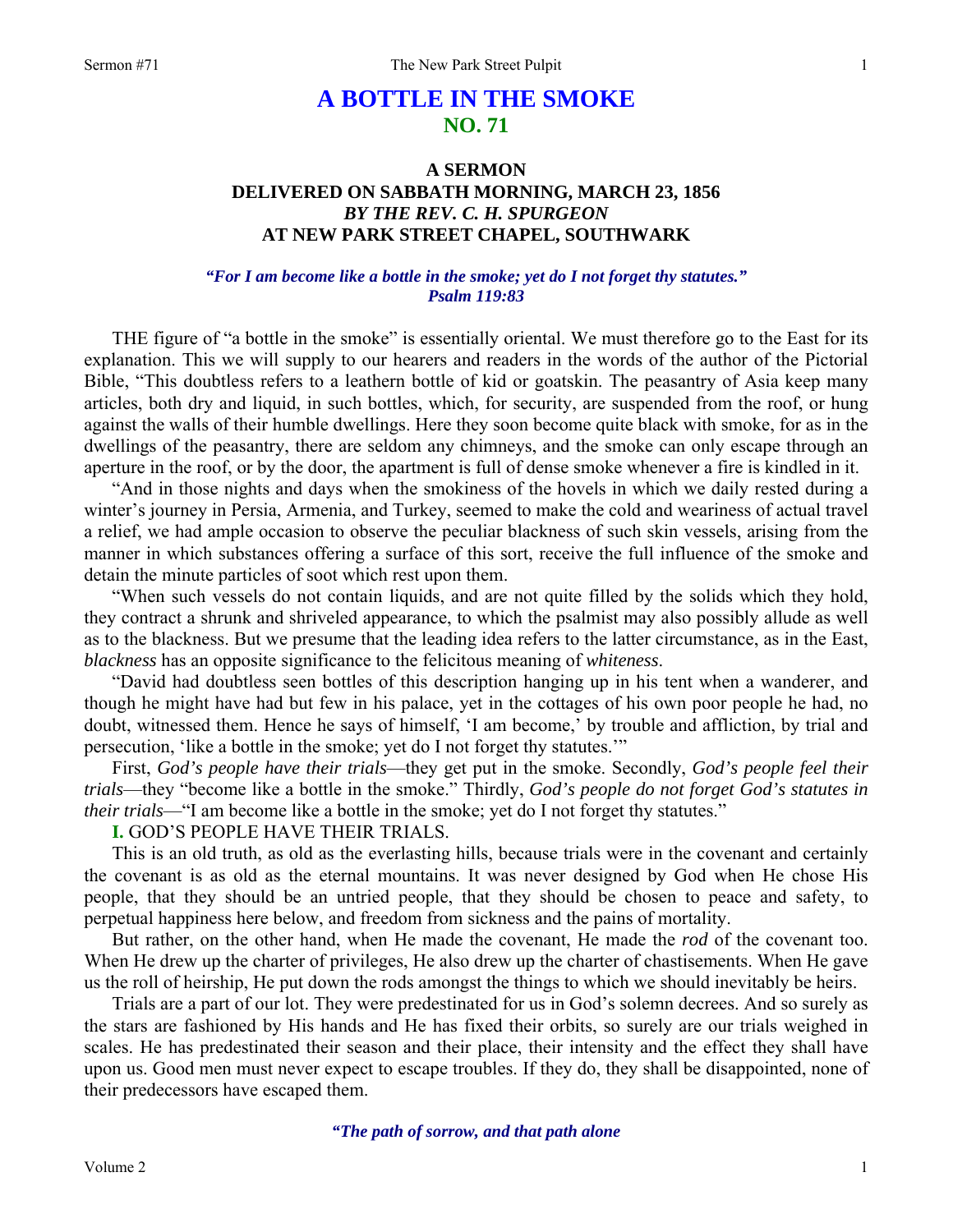#### *Leads to the land where sorrow is unknown."*

Mark Job, of whose patience you have heard. Read you well of Abraham, for he had his trials, and by his faith under them, when he offered up Isaac, he became "the father of the faithful." Note you well the biographies of all the patriarchs, of all the prophets, of all the apostles, and martyrs, and you shall discover none of those, whom God made vessels of mercy, who were not hung up like bottles in the smoke.

It is ordained of old that the cross of trouble should be engraven on every vessel of mercy, as the royal mark whereby the king's vessels of honor are distinguished. As surely as we are born, we are born to trouble, even as the sparks fly upwards. And when born again, it does seem as if we had a birth to double trouble. And double toil and trouble come to the man who has double grace and double mercy bestowed upon him. Good men must have their trials, they must expect to be like bottles in the smoke.

Sometimes these trials arise from *the poverty of their condition*. It is the bottle in the cottage which gets into the smoke, not the bottle in the palace. The Queen's plate knows nothing of smoke. We have seen at Windsor how carefully it is preserved. It knows nothing of trial, no hands are allowed to touch that, so as to injure it, although even it may be stolen by accident when the guards are not careful over it. Still, it was not intended to be subject to smoke. It is the bottle in the tent of the poor Arab that dwells in the smoke.

So with God's poor people. They must expect to have smoke in their dwellings. We would suppose that smoke does not enter into the house of the rich, although even then our supposition would be false. But certainly we must suppose there is more smoke where the chimney is ill built and the home is altogether of bad construction. It is the poverty of the Arab that puts his bottle in the smoke, so the poverty of Christians exposes them to much trouble, and in as much as God's people are for the most part poor, for that reason must they always be for the most part in affliction.

We shall not find many of God's people in the higher ranks. Not many of them shall ever be illustrious in this world. Until happier times come, when kings shall be their nursing fathers and queens their nursing mothers, it must still be true, that "God hath chosen the poor in this world, rich in faith, that they should be heirs of the kingdom."

Poverty has its privileges, for Christ has lived in it. But it has its ills, it has its smoke, it has its trials. You know not sometimes how you shall be provided for. You are often pinched for food and raiment, you are vexed with anxious cares, you wonder from whence tomorrow's food shall come, and where you shall obtain your daily supplies. It is because of your poverty that you are hung up like a bottle in the smoke.

Many of God's people, however, are not poor. And even if they are, poverty does not occasion so much trouble to them as some suppose. For God, in the midst of poverty, makes His children very glad and so cheers their hearts in the cottage, that they scarcely know whether it be a palace or a hovel. Yea, He does send such sweet music across the waters of their woe, that they know not whether they be on dry land or not.

But there are other trials and this brings us to remark that *our trials frequently result from our comforts.* What makes the smoke? Why, it is the fire by which the Arab warms his hands, that smokes his bottle, and smokes him too. So, beloved, our comforts usually furnish us with troubles. It is the law of nature that there should never be a good without having an ill connected with it.

What if the stream fertilizes the land? It can sometimes drown the inhabitants. What if the fire cheers us? Does it not frequently consume our dwellings? What if the sun enlightens us? Does he not sometimes scorch and smite us with his heat? What if the rain bring forth our food and cause the flowers to blossom on the face of the earth? Does it not also break the young blossom from the trees and cause many diseases? There is nothing good without its ill, there is no fire without its smoke. The fire of our comfort will always have the smoke of trial with it. You will find it so, if you instance the comforts you have in your own family.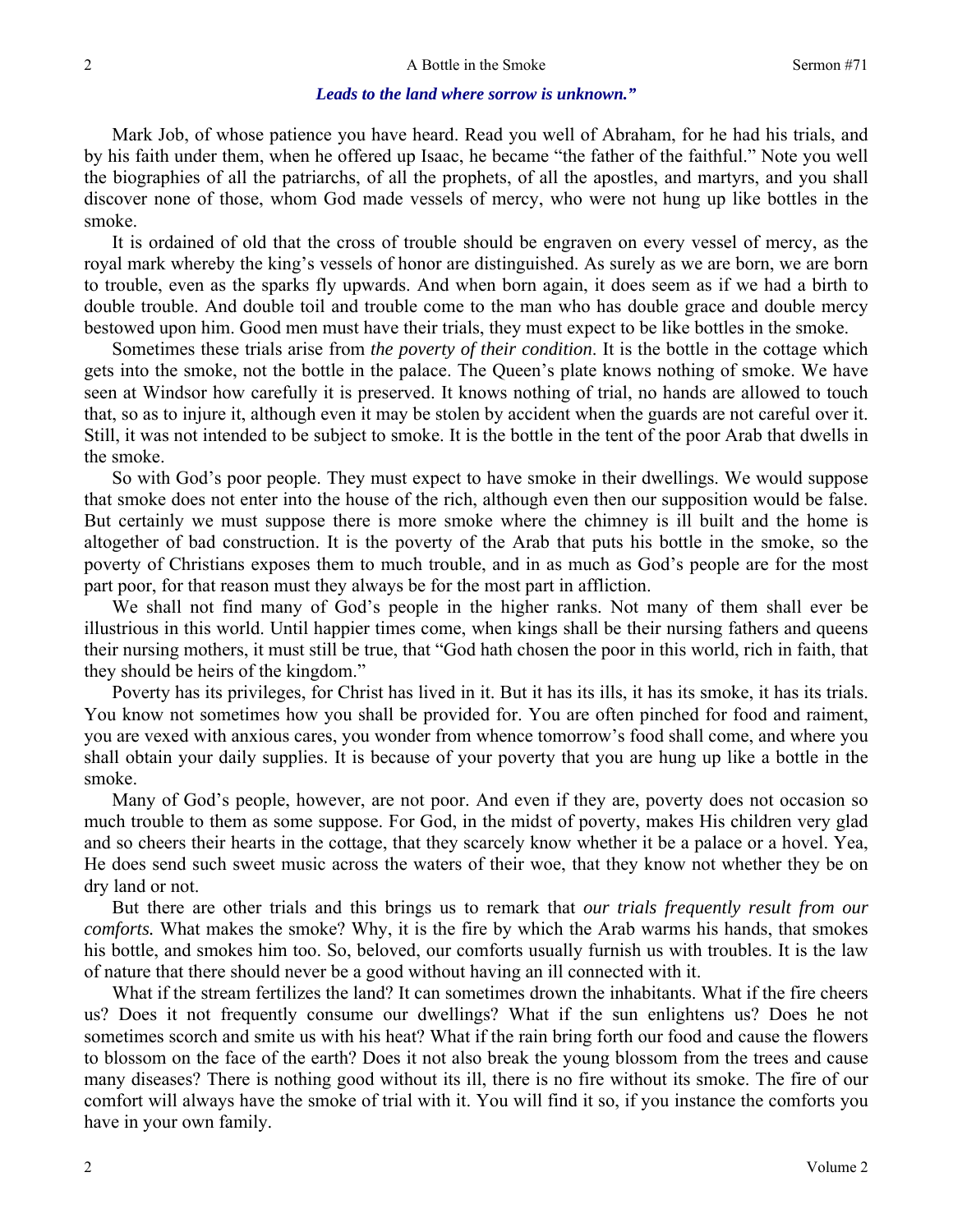You have relations. Mark you, every relationship engenders its trial, and every fresh relationship upon which you enter opens to you, at one time certainly, a new source of joys, but infallibly also a new source of sorrows. Are you parents? Your children are your joy, but those children cause you some smoke, because you fear lest they should not be brought up in "the nurture and admonition of the Lord." And it may be, when they come to riper years, that they will grieve your spirits—God grant they may not break your hearts by their sins!

You have wealth. Well, that has its joys with it, but still, has it not its trials and its troubles? Has not the rich man more to care for than the poor? He who has nothing sleeps soundly, for the thief will not molest him. But he who has abundance often trembles lest the rough wind should blow down that which he has builded—lest the rude storm should wreck that argosy laden with his gold—lest an overwhelming and sudden turn in the tide of commerce should sweep away his speculations and destroy his hopes.

Just as the birds that visit us fly away from us, so do our joys bring sorrow with them. In fact, joy and sorrow are twins. The blood which runs in the veins of sorrow, runs in the veins of joy too. For what is the blood of sorrow, is it not the tear? And what is the blood of joy? When we are full of joy do we not weep? Ah! that we do. The same drop which expresses joy, is sorrow's own emblem. We weep for joy and we weep for sorrow. Our fire gives smoke to tell us that our comforts have their trials with them.

Christian men! you have extraordinary fires, which others have never kindled, expect then to have extraordinary smoke. You have the presence of Christ, but then you will have the smoke of fear, lest you should lose it. You have the promise of God's Word—there is the fire of it, but you have the smoke sometimes, when you read it without the illumination of God's Spirit. You have the joy of assurance, but you also have the smoke of doubt, which blows into your eyes and well-nigh blinds you. You have your trials, and your trials arise from your comforts. The more comfort you have, the more fire you have, the more sorrows shall you have, and the more smoke.

Again, the ministry is the great fire by which Christian men warm their hands. But *the ministry has much smoke with it*. How often have you come to this house of God and had your spirits lifted up! But perhaps as often you have come here to be cast down. Your harp strings at times have been all loose. You could not play a tune of joy upon them—you have come here and Christ tuned your harp so that it could awake, "like David's harp of solemn sound." But at other times you have come here and had all the rejoicings removed from you, by some solemn searching sermon.

Last Sabbath day, how many of you there were like bottles in the smoke! This pulpit, which is intended at times to give you fire, is also intended to have smoke with it. It would not be God's pulpit if no smoke issued from it. When God made Sinai His pulpit, Sinai was altogether on a smoke. You have often been like bottles in the smoke—the smoke caused by the fire of God's own kindling, the fire of the Gospel ministry.

I think, however, that David had one more thought. The poor bottle in the smoke *keeps there for a long time, till it gets black*. It is not just one puff of smoke that comes upon it. The smoke is always going up, always girding the poor bottle. It lives in an atmosphere of smoke.

So, beloved, some of us hang up like bottles in the smoke for months or for a whole year. No sooner do you get out of one trouble, than you tumble into another. No sooner do you get up one hill, than you have to mount another. It seems to be all up hill to heaven with you.

You feel that John Bunyan is right in his ditty, "A Christian is seldom long at ease. When one trouble's gone, another doth him seize." You are always in the smoke. You are linked perhaps with an ungodly partner. Or perhaps you are of a singular temperament and your temperament naturally puts clouds and darkness round about you, so that you are always in the smoke.

Well, beloved, that was the condition of David. He was not just sometimes in trial, it seemed as if trials came to him every day. Each day had its cares. Each hour carried on its wings some fresh tribulation. Instead of bringing joy, each moment did but toll the knell of happiness and bring another grief. Well, if this is your case, fear not, you are not alone in your trials, but you see the truth of what is uttered here, you have become like bottles in the smoke.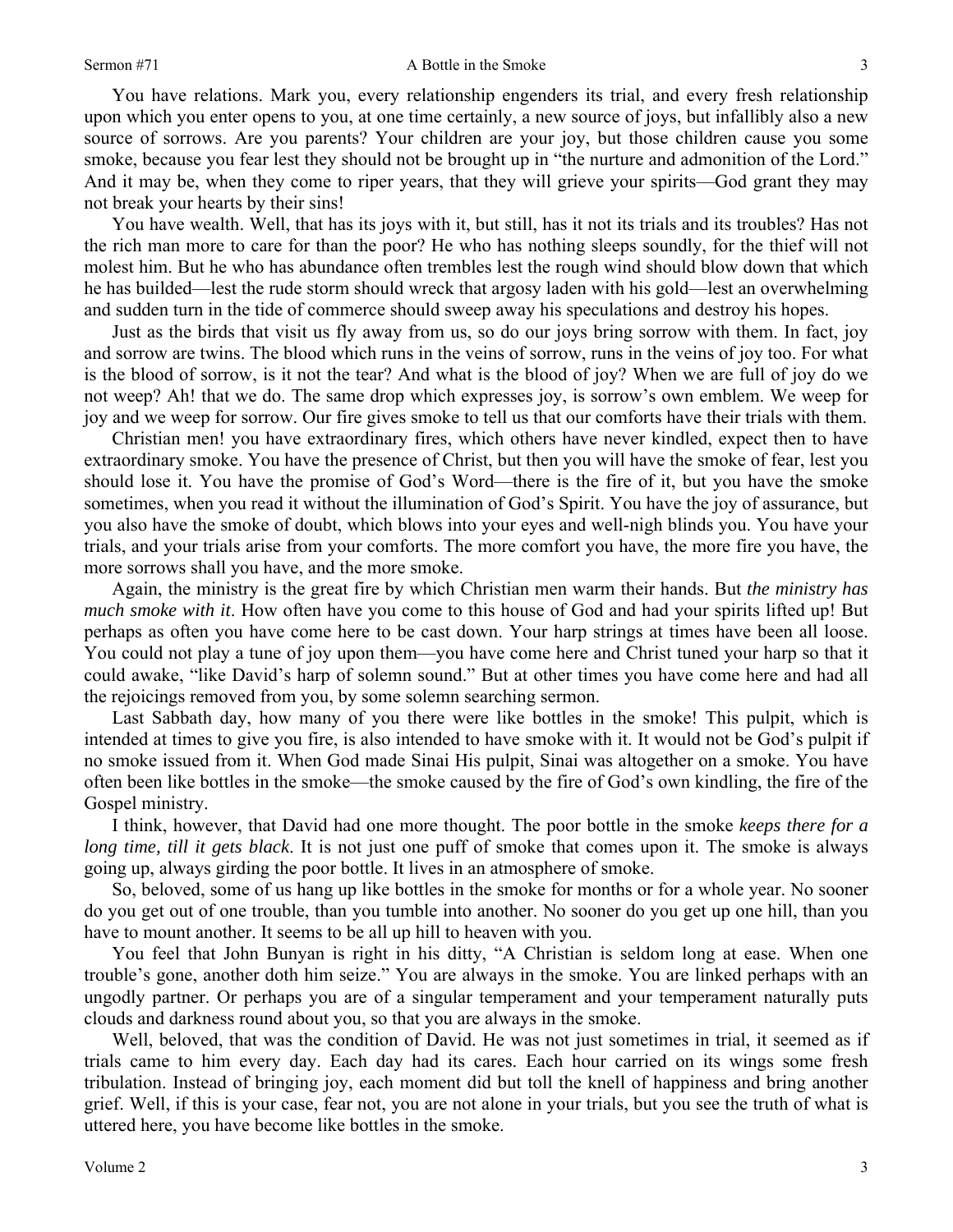**II.** This brings us to the second point, CHRISTIANS FEEL THEIR TROUBLES.

They are in the smoke. And they are like *bottles* in the smoke. There are some things that you might hang up in the smoke for many a day, and they would never be much changed, because they are so black now that they could never be made any blacker, and so shriveled now that they never could become any worse.

But the poor skin bottle shrivels up in the heat, gets blacker, and shows at once the effect of the smoke. It is not an unfeeling thing like a stone, but it is at once affected. Now, some men think that grace makes a man unable to feel suffering. I have heard people insinuate that the martyrs did not endure much pain when they were being burned to death, but this is a mistake, Christian men are not like stones. They are like *bottles* in the smoke.

In fact, if there be any difference, a Christian feels his trials more than another, because he traces them to God, and that makes them more acute, as coming from the God whom he loves. But at the same time, I grant you, it makes them more easy to bear, because he believes they will work the comfortable fruits of righteousness. A dog will bite the stone that is thrown at it, but a man would resent the injury on the man that threw the stone. Stupid, foolish, carnal unbelief, quarrels with the trial, but faith goes into the Court of King's Bench at once and asks its God, "Wherefore dost thou contend with me?"

But even faith itself does not avert the pain of the chastisement, it enables us to endure, but it does not remove the trial. The Christian is not wrong in giving way to his feelings, did not his Master shed tears when Lazarus was dead? and did He not, when on the cross, utter the exceeding bitter cry, "My God! my God! why hast thou forsaken me?"

*Our heavenly Father never intended to take away our griefs when under trial*. He does not put us beyond the reach of the flood, but builds us an ark in which we float, until the water be ultimately assuaged, and we rest on the Ararat of heaven forever. God takes not His people to an Elysium where they become impervious to painful feelings, but He gives us grace to endure our trials and to sing His praises while we suffer, "I am become like a bottle in the smoke." I feel what God lays upon me.

*The trial that we do not feel is no trial at all*. I remember a remarkable case of assault and battery that was tried sometime ago. I knew a friend who happened to be in court. It was a most singular affair. For when the prosecutor was requested to state in what the assault consisted, he said, in curious English, "Ah! sir, he struck me a most tremendous blow." "Well, but where did he strike you?" "Well, sir, he did not hit me. It only just grazed me." Of course the judge said here was no assault and battery, because there was no real blow struck. So we sometimes meet with persons who say, "I could bear that trial if it did not touch my feelings." Of course you could, for then it would be no trial at all.

Suppose a man were to see his house and property burned? Would you call it a trial, if he could do as Sheridan did, when his theater was burned? He went to a house opposite and sat down drinking and jokingly said, "Surely, every man has a right to sit and warm his hands by his own fireside." It is *feeling* a trial that makes it a trial. The essence of the trial lies in my feeling it. And God intended His trials to be felt. His rods are not made of wheat straw, they are made of true birch. And His blows fall just where we feel them. He does not strike us on the iron plates of our armor, but He smites us where we are sure to be affected.

And yet more—*trials which are not felt are unprofitable trials*. If there be no blueness in the wound, then the soul is not made better. If there be no crying out, then there will be no emptying out of our depravity. It is just so much as we feel, that we are profited. But a trial unfelt must be a trial unsanctified, a trial under which we do not feel at all cannot be a blessing to us, because we are only blessed by feeling it, under the agency of God's Holy Spirit.

Christian man! do not blush because you are like a *bottle* in the smoke, because you are sensitive under affliction, for so you ought to be. Do not let others say you ought not to feel it so much, because your husband is dead, or your child is dead, or you have lost your property. Just tell them that you ought, for God sent the trouble that you might feel it (not excessively and murmur against God), but that you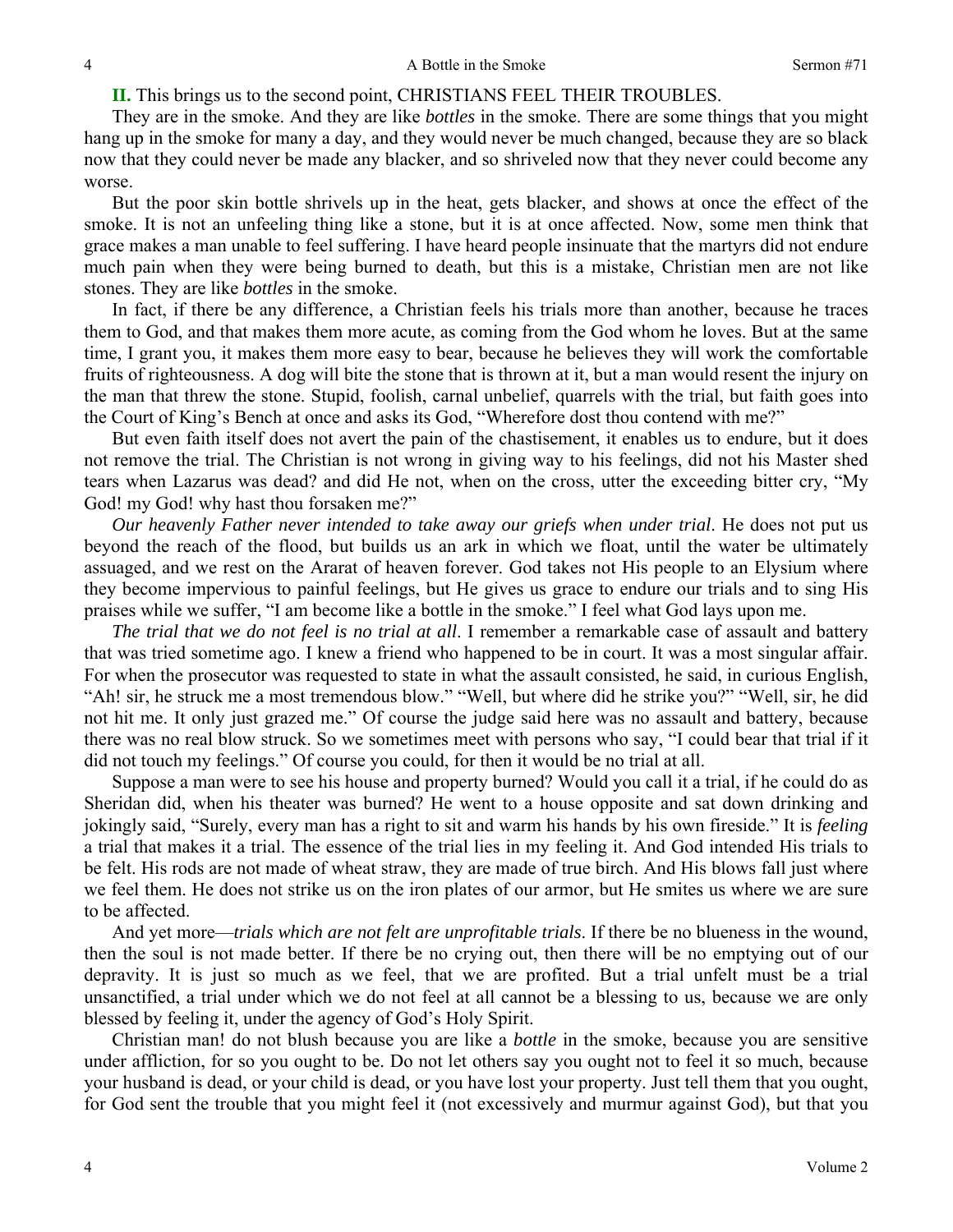might feel the rod and then kiss it. That is patience—not when we do not feel, but when we feel it and say, "Though he slay me, yet will I trust in him." "I am like a bottle in the smoke."

Now, a bottle, when it is in the smoke, *gets very black*, so does the Christian, when he is in the smoke of trial, or in the smoke of the Gospel ministry, or the smoke of persecution, get very black in his own esteem. It is marvelous how bright we are when everything goes right with us. But it is equally marvelous how black we get when a little tribulation comes upon us.

We think very well of ourselves while there is no smoke, but let the smoke come and it reveals the blackness of our hearts. Trials teach us what we are. They dig up the soil and let us see what we are made of. They turn up some of the ill weeds on the surface. They are good for this reason, they make us know our blackness.

A bottle, too, that hangs up in the smoke, will become *very useless*. So do we, often, when we are under a trying ministry, or a trying providence, feel that we are very useless, good for nothing, like a bottle that has been hung up in the smoke that nobody will ever drink out of any more, because it will smoke everything that is put in it. We feel that we are of no use to anybody—that we are poor unprofitable creatures. In our joys, we are honorable creatures. We scarcely think the Creator could do without us, but when we are in trouble, we feel, "I am a worm, and no man"—good for nothing. Let me die. I have become useless, as well as black, "like a bottle in the smoke."

And then a bottle in the smoke is *an empty bottle*. It would not have been hung up in the smoke unless it had been empty. And very often under trials how empty we become. We are full enough in our joys, but the smoke and heat soon dry every atom of moisture out of us. All our hope is gone, all our strength is departed, we then feel that we are empty sinners and want a full Christ to save us. We are like bottles in the smoke.

Have I described any of your characters? I dare say some of you are like bottles in the smoke. You feel your trials. You have a soft, tender heart, and the arrows of the Almighty stick fast in it. You are like a piece of seaweed, affected by every change of the weather. Not like a piece of rock, that might be hung up and would never change, but you are capable of being affected, and it is quite right you should be, you have "become like a bottle in the smoke."

**III.** And now, beloved, the third and blessed thought is that CHRISTIANS, THOUGH THEY HAVE TROUBLES AND FEEL THEIR TROUBLES, DO NOT IN THEIR TROUBLES FORGET GOD'S STATUTES.

What are God's statutes? God has two kinds of statutes, both of them engraved in eternal brass. The first are *the statutes of His commands*. And of these He has said, "Heaven and earth shall pass away, but not one jot or tittle of the law shall fail till all be fulfilled." These statutes are like the statutes of the Medes and Persians. They are binding upon all His people. His precepts are a light and easy yoke, but they are ones which no man must cast from his shoulders. All must carry the commands of Christ and all who hope to be saved by Him must take up his cross daily and follow Him.

Well, the psalmist said, "In the midst of my trials I have not swerved from your statutes. I have not attempted to violate your commands. I have not in any way moved from the strict path of integrity; and in the midst of all my persecutions, I have gone straight on, never once forgetting God's statutes or commands."

And then again, there are *statutes of promise*, which are equally firm, each of them as immortal as God who uttered them. David did not forget these. For he said of them, "Thy statutes have been my song, in the house of my pilgrimage." And he could not have sung about them if he had forgotten them.

Why was it David still held fast by God's statutes? First of all, *David was not a bottle in the fire* or else he would have forgotten them. Our trials are smoke, but not fire. They are very uncomfortable, but they do not consume us. In other parts of Scripture, the figure of fire may be applied to our trials, but here it would not be appropriate, because the bottle would be burned up directly, if it were in the fire.

But the Christian may say, "True, it is all smoke round about me, but there is nothing which tends to burn up my piety. Smoke may dim my evidence, but it cannot burn it. It may, and certainly will, be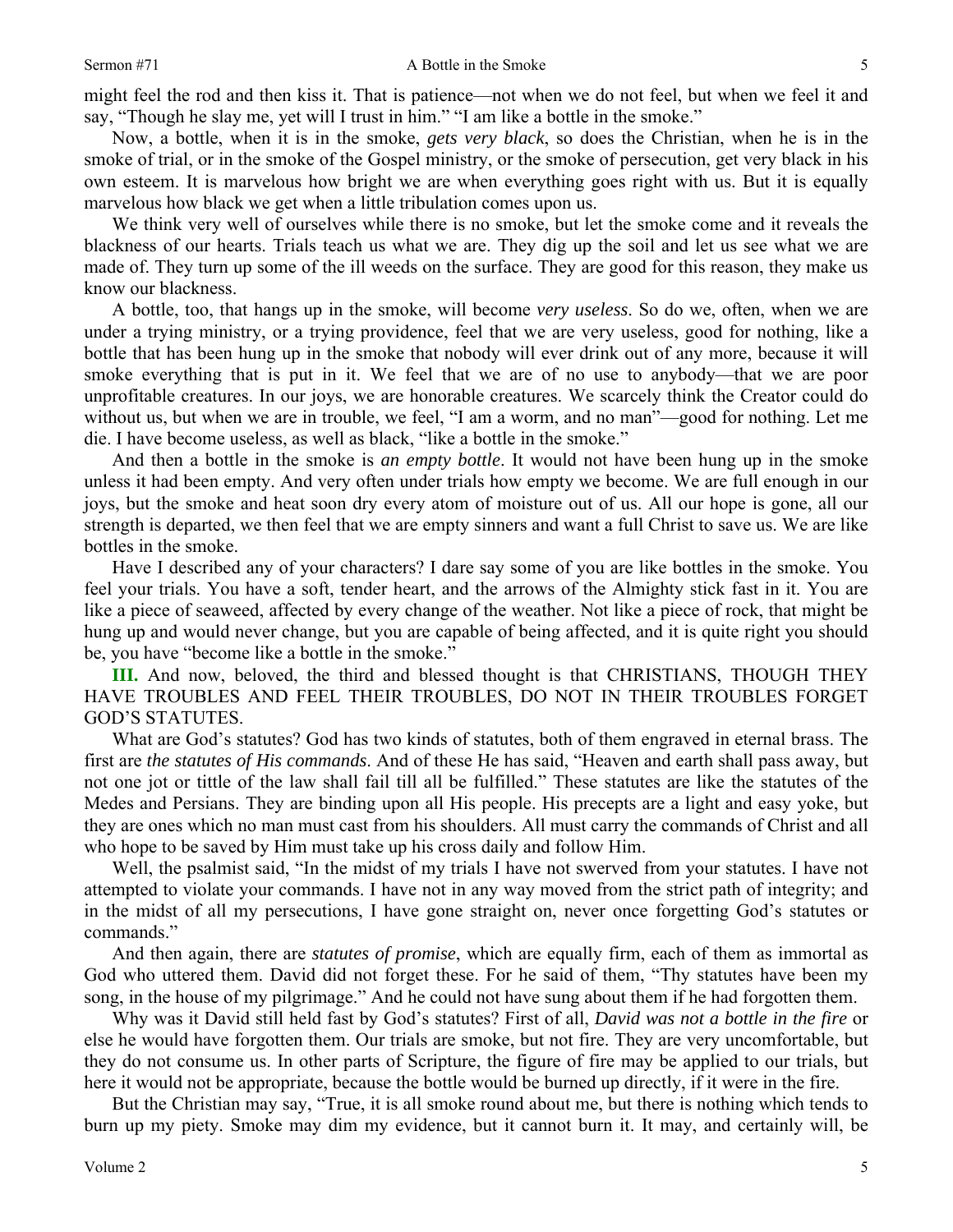obnoxious to my eyes, and nose, and all my senses, but it cannot burn my limbs. It may stop my breath and prevent my drinking in the pure air of heaven, but it cannot consume my lungs and burn the vital parts of my body."

Ah! it is well for you, O Christian, that there is more smoke than fire in your trials. And there is no cause why you should forget your God in your troubles. They may have a tendency to drive you from Him, but like great waves, they often wash the driftwood of the poor lost barks upon the beach of God's love. And the mast that might have floated out to sea and been carried, no one knows where, is often stranded on the shore and there once more is made to do fresh service. So are you, Christian, washed on shore by the waves of your trouble and never are you washed away by them. "I have not forgotten thy statutes."

Another reason why, when David was in the smoke, he did not forget God's statutes was this, that *Jesus Christ was in the smoke with him and the statutes were in the smoke with him too.* God's statutes have been in the fire, as well as God's people. Both the promise and the precept are in the furnace. And if I hang up in the smoke, like a bottle, I see hanging up by my side, God's commands, covered with soot and smoke, subject to the same perils.

Suppose I am persecuted. It is a comfort to know that men do not persecute me, but my Master's truth. It is a singular thing, with regard to all the envenomed shafts that have been hurled at me, that they have generally fallen on that part of my frame which is most invulnerable, because they have generally fallen on something I have quoted from somebody else or proved from Scripture.

They may go on. It is sweet to think that Jesus Christ is in the smoke as well as we are. And the more flame there is, the better we shall be able to see our Master in the smoke with us.

> *"By God's command where'er I stray, Sorrow attends me all the way, A never failing friend; And if my sufferings may augment Thy praise, behold me well content— Let sorrow still attend!*

*It costs me no regret, that she Who follow'd Christ should follow me; And though where'er she goes, Thorns spring spontaneous at her feet, I love her and extract a sweet From all my bitter woes."* 

Another reason why David did not forget the statutes was, *they were in the soul, where the smoke does not enter*. Smoke does not enter the interior of the bottle, it only affects the exterior. So it is with God's children, the smoke does not enter into their hearts. Christ is there, and grace is there, and Christ and grace are both unaffected by the smoke.

Come up, clouds of smoke! curl upward till you envelop me! Still will I hang on the Nail, Christ Jesus—that sure Nail, which can never be moved from its place—and I will feel that "while the outward man decayeth, the inward man is renewed day by day." And the statutes being there, I do not forget them, "For I am become like a bottle in the smoke; yet do I not forget thy statutes."

To such of you as can join with David, let me give a word of consolation. If you have been persecuted and still hold fast by God's Word—if you have been afflicted and still persevere in the knowledge of our Lord and Master, you have every reason to believe yourself a Christian. If under your trials and troubles you remain just what you were when at ease, you may then hope, and not only so, but steadfastly believe and be assured that you are a child of God.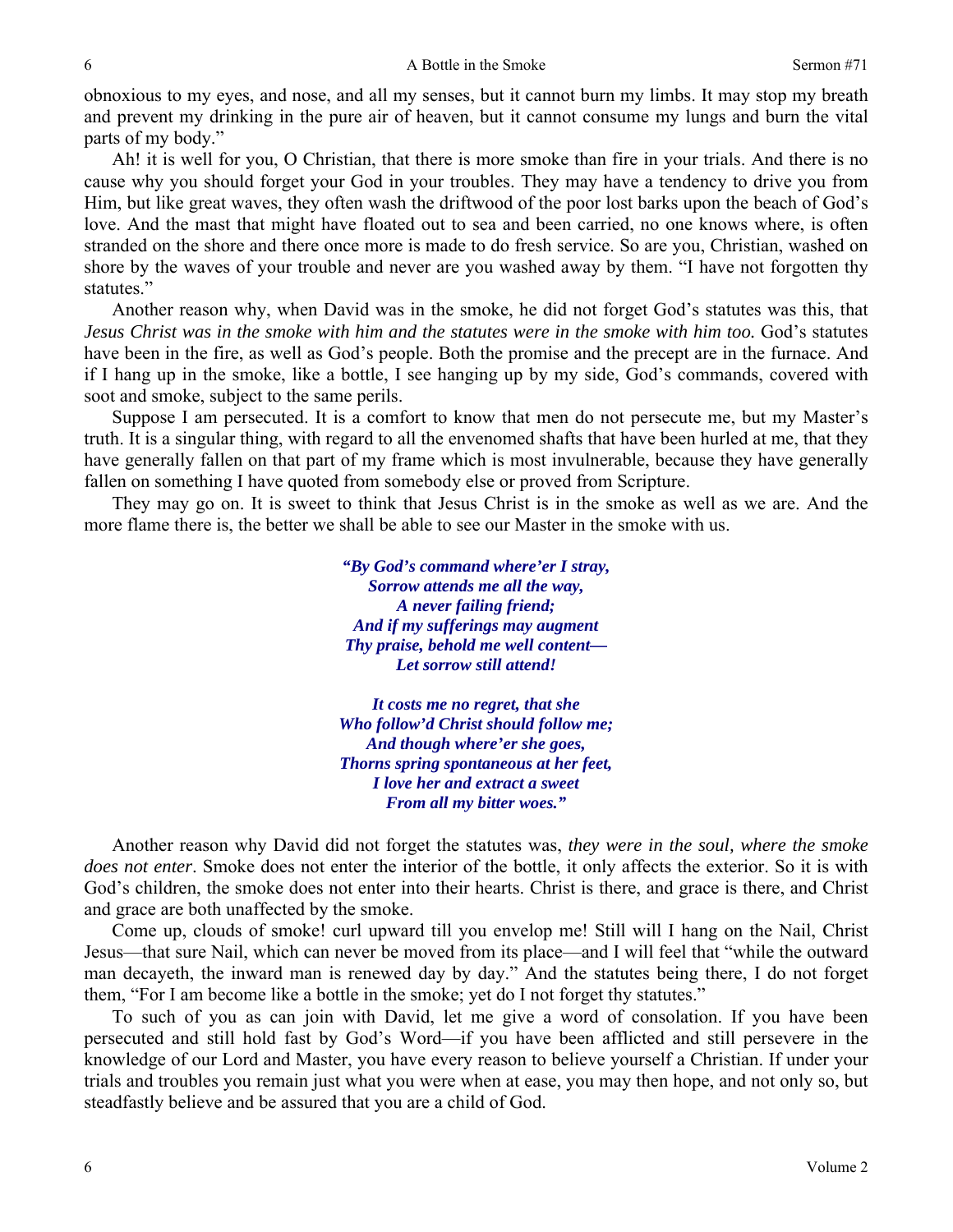Some of you, however, are very much like Christians, when you hear sermons full of promises, when I preach to you about bruised reeds, or address you with the invitation, "Come unto me, all ye that labour." But when I give you a smoky sermon—one which you cannot endure—if you then can say guilty, weak, and helpless I may be, but still I fall into His arms. Sinful I know I am and I have grave cause for doubt, but still

### *"There, there, unshaken will I rest, Till this vile body dies;"*

"I know, poor, weak, and helpless though I am, that I have a rich Almighty Friend. If you can stand a little smoke, then you may believe yourself to be a child of God.

But there are some fantastic people we know of who are shocked with a very puff of smoke, they cannot endure it, they go out at once, just like rats out of the hold of a ship when they begin to smoke it. But if you can live in the smoke and say, "I feel it and still can endure it"—if you can stand a smoky sermon, and endure a smoky trial, and hold fast to God under a smoky persecution, then you have reason to believe that you are certainly a child of God.

Fair-weather birds! You are good for nothing. It is the stormy petrels that are God's favorites. He loves the birds that can swim in the tempest. He loves those who can move in the storm, and like the eagle, companion of the lightning flash, can make the wind their chariot and ride upon forked flames of fire.

If in the heat of battle, when your helmet is bruised by some powerful enemy, you can still hold up your head and say, "I know whom I have believed," and do not swerve from your post, then you are verily a child of heaven. For constancy, endurance, and perseverance, are the true marks of a hero of the cross and of the invincible warriors of the Lord.

Those are no invincible ships that flee away before a storm. He is no brave warrior who hears reports from others that a fort is impregnable and dares not attack it. But he is brave who dashes his ship beneath the guns, or runs her well-nigh aground and gives broadside after broadside with a desperate valor against his foe.

He who in the smoke and the tempest, in the clamor and roar of the battle, can yet coolly give his commands, and knowing that every man is expected to do his duty, can fight valiantly, he is a brave commander, he is a true soldier, he shall receive from his Master a crown of glory. O Christian! Cleave to your Master in the smoke, hold on to your Lord in trials, and you shall be refined by your afflictions. Yea, you shall exceedingly increase and be profited beyond measure.

However, I have some here who can consume their own smoke. There are some of my congregation who, when they have any trials, can manage to get over them very well themselves. They say, "Well, I don't care, you seem to be a sad set of simpletons, you feel everything. But as for me, it all rolls off and I don't care for anything."

No, I dare say you don't. But the time will come when you will find the truth of that little story you used to read when you were children, that don't care came to a very bad end. These persons are not like bottles in the smoke, but like pieces of wood hanging over it. But they will find there is something more than smoke by-and-by. They will come to a place where there is not only smoke, but fire. And though they can endure the smoke of this world's troubles, they will find it not so easy as they imagine to endure the unutterable burnings and the everlasting flames of that pit, whose fire knows no extinction and whose worm shall know no death.

Oh! hardened sinner, you have sorrows now which are like the skirmishers before an army, a few light-armed troops to lead the way for whole hosts of God's avengers, who shall trample you beneath their feet. One or two drops of woe have fallen on the pavement of your life, you laugh at them. Ah! but they are the heralds of a shower of fire and brimstone which God shall rain out of heaven upon your soul throughout eternity.